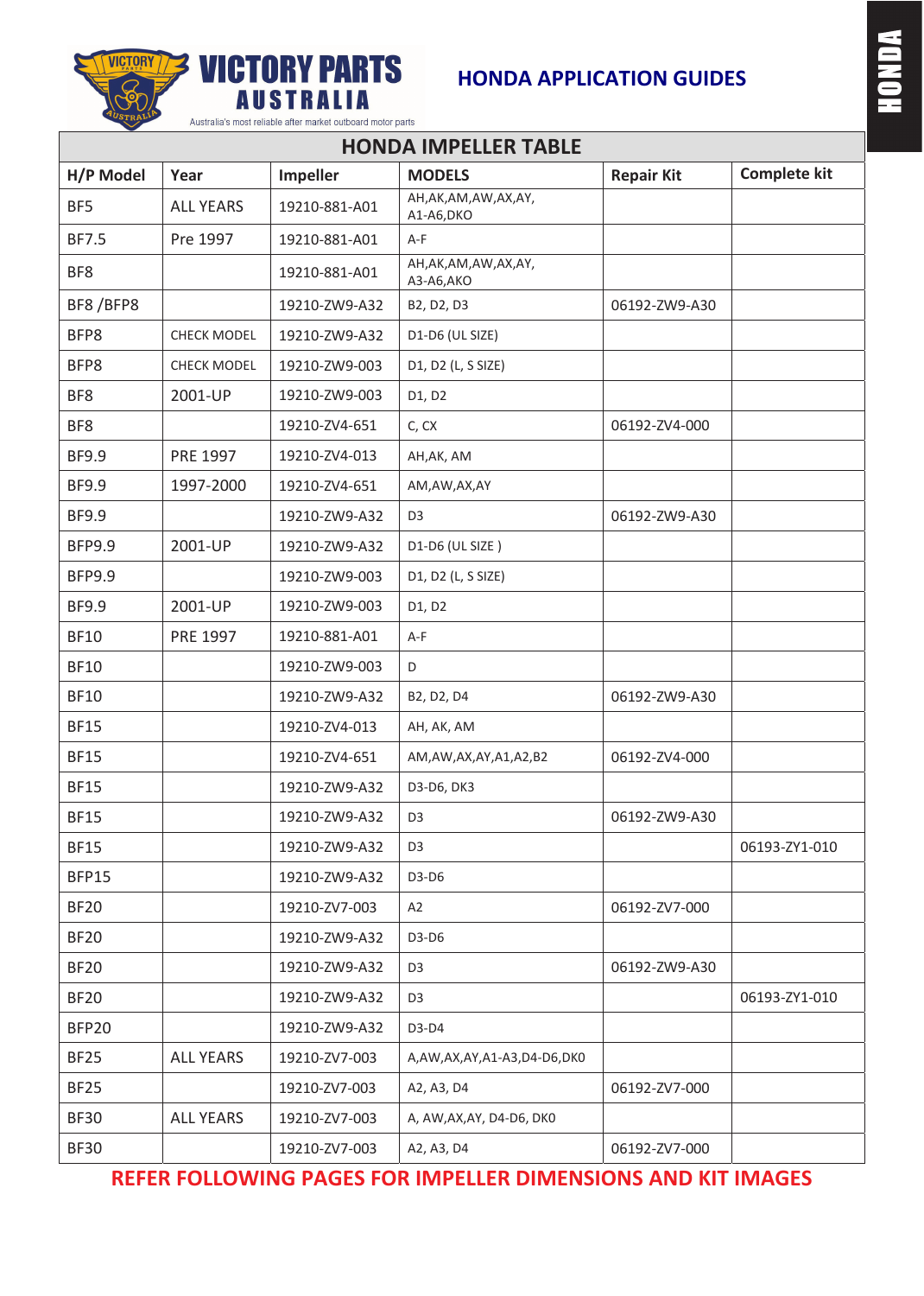



| <b>HONDA IMPELLER TABLE</b> |                  |                 |                                                  |                   |                     |
|-----------------------------|------------------|-----------------|--------------------------------------------------|-------------------|---------------------|
| H/P Model                   | Year             | <b>Impeller</b> | <b>MODELS</b>                                    | <b>Repair Kit</b> | <b>Complete kit</b> |
| <b>BF35</b>                 | 1997             | 19210-ZV5-003   | AM                                               |                   |                     |
| <b>BF40</b>                 | <b>ALL YEARS</b> | 19210-ZV5-003   | A, A1-A6, AK0, AW, AX, AY, D,<br>DK <sub>2</sub> |                   | 06193-ZV5-020       |
| <b>BF45</b>                 |                  | 19210-ZV5-003   | AM                                               |                   |                     |
| <b>BF50</b>                 | <b>ALL YEARS</b> | 19210-ZV5-003   | A, A1-A6, AK0, AW, AX, AY, D,<br>DK <sub>2</sub> |                   | 06193-ZV5-020       |
| <b>BF60</b>                 | 2010-UP          | 19210-ZV5-003   | <b>FUEL INJECTED</b>                             |                   |                     |
| <b>BF60</b>                 | 2010-UP          | 19210-ZW1-B04   | <b>BIGFOOT</b>                                   |                   |                     |
| <b>BF75</b>                 | 1996-1998        | 47-43026        | <b>MERCURY GEARBOX</b>                           | 12040             |                     |
| <b>BF75</b>                 |                  | 19210-ZW1-B04   | AX, AY, A1-A6, DK0, DK2                          |                   |                     |
| <b>BF75</b>                 | 2003-UP          | 19210-ZW1-B04   | A3-A6, DKO HONDA GEARBOX                         | 06192-ZW1-000     |                     |
| <b>BF75</b>                 |                  | 19210-ZW1-B04   | A2, A3                                           |                   | 06193-ZW1-B03       |
| <b>BF75</b>                 |                  | 19210-ZY9-H01   | DK3                                              |                   |                     |
| <b>BF80</b>                 | 2014-UP          | 19210-ZY9-H01   |                                                  |                   |                     |
| <b>BF90</b>                 | 1996-1998        | 47-43026        | <b>MERCURY GEARBOX</b>                           | 12040             |                     |
| <b>BF90</b>                 |                  | 19210-ZW1-B04   | AX, AY, A1-A6, AT, DK0, DK2                      |                   |                     |
| <b>BF90</b>                 | 2003-UP          | 19210-ZW1-B04   | A3-A6, DKO-DK2 HONDA<br>G/BOX                    | 06192-ZW1-000     |                     |
| <b>BF90</b>                 |                  | 19210-ZW1-B04   | A2, A3 HONDA GEARBOX                             |                   | 06193-ZW1-B03       |
| <b>BF90</b>                 |                  | 19210-ZY9-H01   | DK4                                              |                   |                     |
| <b>BF100</b>                |                  | 19210-ZY9-H01   | Α                                                |                   |                     |
| <b>BF115</b>                | 1999-UP          | 19210-ZW1-B04   | AX, AY, A1-A6, AK0, D, DK1                       |                   |                     |
| <b>BF115</b>                | 2003-UP          | 19210-ZW1-B04   | A3-A6, AKO                                       | 06192-ZW1-000     |                     |
| <b>BF115</b>                |                  | 19210-ZW1-B04   | A2, A3                                           |                   | 06193-ZW5-030       |
| <b>BF130</b>                | 1999-2004        | 19210-ZW1-B04   | AX, AY, A1-A4                                    |                   |                     |
| <b>BF130</b>                | 2003-2004        | 19210-ZW1-B04   | $A3-A4$                                          | 06192-ZW1-000     |                     |
| <b>BF130</b>                |                  | 19210-ZW1-B04   | A2, A3                                           |                   | 06193-ZW5-030       |
| <b>BF135</b>                | 2004-UP          | 19210-ZW1-B04   | A4-A6, AK0, AK2                                  |                   |                     |
| <b>BF135</b>                |                  | 19210-ZW1-B04   | A4                                               | 06192-ZY6-000     |                     |
| <b>BF150</b>                | 2004-UP          | 19210-ZW1-B04   | A4-A6, AKO, AK2                                  |                   |                     |
| <b>BF150</b>                |                  | 19210-ZW1-B04   | A4                                               | 06192-ZY6-000     |                     |
| <b>BF175</b>                | 2007-UP          | 19210-ZY3-003   | AK1-AK2                                          |                   |                     |
| <b>BF200</b>                | 2002-UP          | 19210-ZY3-003   | A2-A6, AK0-AK3                                   |                   |                     |
| <b>BF225</b>                | 2002-UP          | 19210-ZY3-003   | A2-A6, AK0-AK3                                   |                   |                     |
| <b>BF250</b>                |                  | 19210-ZY3-003   | A                                                |                   |                     |

## **REFER FOLLOWING PAGES FOR IMPELLER DIMENSIONS AND KIT IMAGES**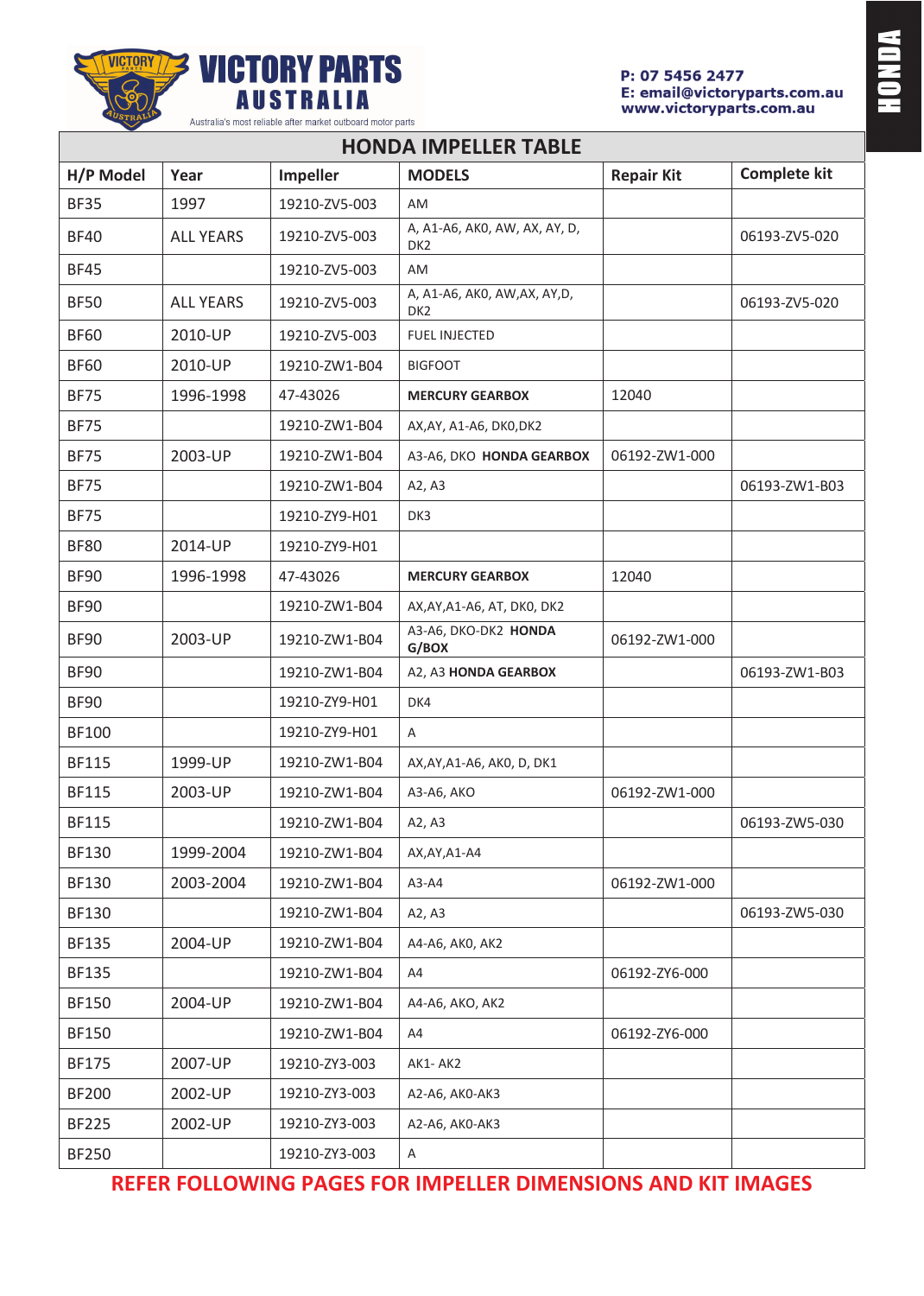

| <b>HONDA Impeller Dimensions</b>            |                        |                                   |               |
|---------------------------------------------|------------------------|-----------------------------------|---------------|
|                                             | Dimensions (mm)        |                                   |               |
| <b>Part Number</b>                          | <b>Inside Diameter</b> | <b>Outside</b><br><b>Diameter</b> | <b>Height</b> |
| 19210-881-A01<br><b>FLAT DRIVE</b>          | 14.20                  | 41.00                             | 23.00         |
| 19210-ZV4-651<br><b>WOODRUFF KEY</b>        | 14.10                  | 41.00                             | 27.55         |
| 19210-ZW9-003                               | 13.00                  | 45.70                             | 15.00         |
| 19210-ZW9-013<br><b>WOODRUFF KEY</b>        | 13.00                  | 45.70                             | 15.00         |
| 19210-ZV4-013<br><b>FLAT DRIVE</b>          | 14.20                  | 41.00                             | 27.55         |
| 19210-ZW9-A32<br><b>WOODRUFF KEY</b>        | 16.20                  | 45.65                             | 14.80         |
| 19210-ZV7-003<br><b>WOODRUFF KEY 5.20mm</b> | 17.20                  | 55.75                             | 20.20         |
| 19210-ZV5-003<br><b>WODDRUFF KEY 4.20mm</b> | 17.20                  | 55.75                             | 20.20         |
| 19210-ZW1-B04<br><b>WOODRUFF KEY</b>        | 23.40                  | 87.20                             | 31.30         |
| 47-42036<br><b>ROUND KEY</b>                | 22.50                  | 89.00                             | 32.50         |
| 19210-ZY3-003<br><b>WOODRUFF KEY</b>        | 26.00                  | 89.75                             | 31.30         |
| 19210-ZY9-H01<br><b>WOODRUFF KEY</b>        | 23.20                  | 63.70                             | 34.75         |

**\*\*GENUINE IMPELLERS ALSO AVAILABLE FOR YOUR CONVENIENCE\*\***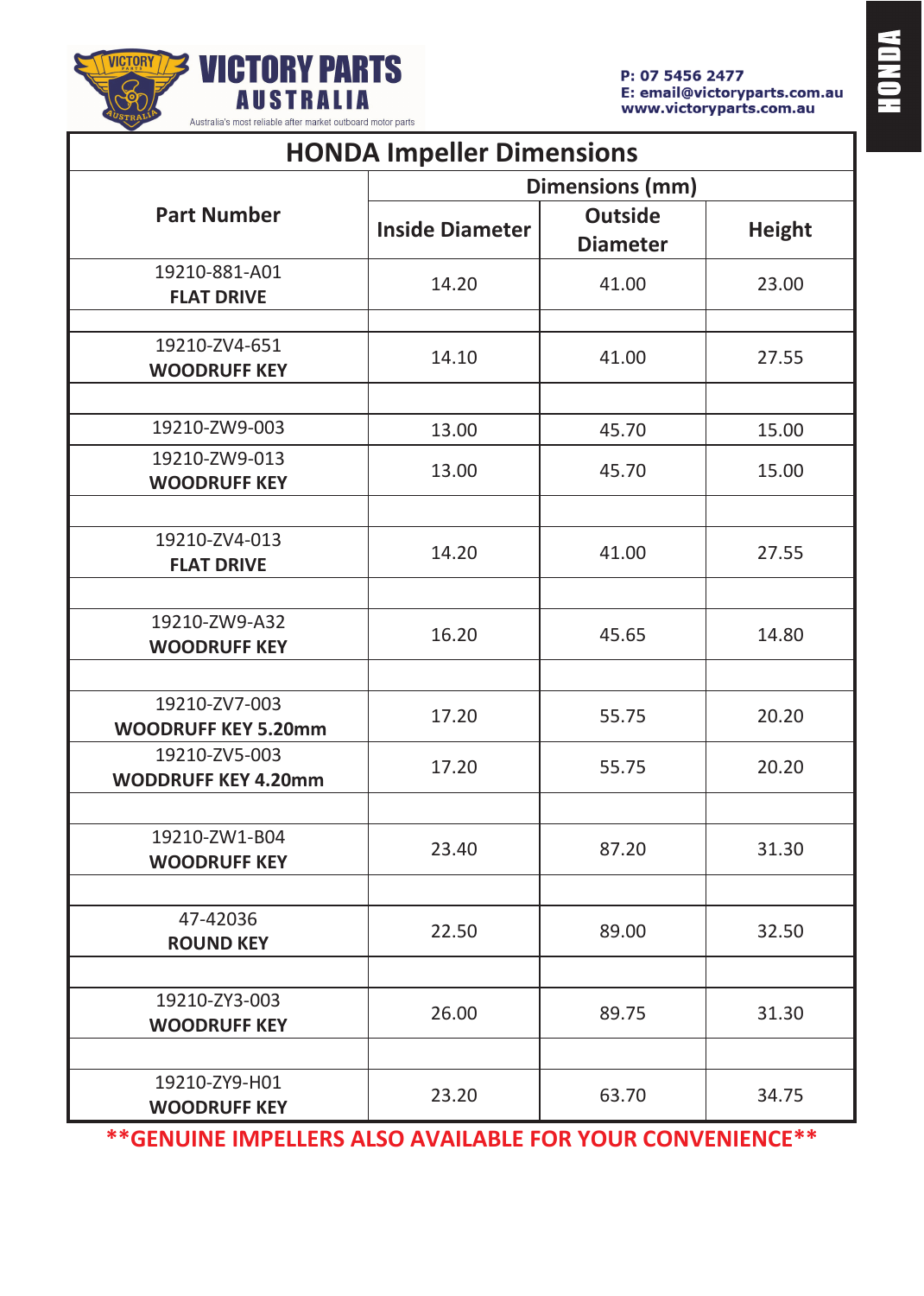

Water Pump **Repair** Kit 20HP, 25HP, 30HP **Part No: 06192-ZV7-000** 



Water Pump **Repair** Kit  **Mercury Gear Box** 75-90 HP Replaces: 19210-ZWL-303 **Part No: 12040** 



Water Pump **Complete** Kit 15HP, 20HP **Part No: 06193-ZY1-010** 



Water Pump **Complete** Kit 75HP, 90HP **Part No: 06193-ZW1-B03**

P: 07 5456 2477 E: email@victoryparts.com.au www.victoryparts.com.au



Water Pump **Repair** Kit  **Honda Gear Box** BF75, BF90, BF115, BF130 **Part No: 06192-ZW1-000** 



Water Pump **Repair** Kit 135HP, 150HP **Part No: 06192-ZY6-000** 



Water Pump **Complete** Kit BF35A, BF40A, BF40D, BF45A, BF50A, BF50D Replaces: 06193-ZV5-000, 06193-ZV5-010 **Part No: 06193-ZV5-020** 



Water Pump **Complete** Kit 115HP, 130HP **Part No: 06193-ZW5-030** 

### **LOWER UNIT SEAL KIT TABLE**

| HP/ Model                    | <b>Part Number</b> |
|------------------------------|--------------------|
| BF35, 40, 45, 50             | VP188362           |
| BF75, 90 early Mercury G/Box | 26-43035A4         |
| BF75, 90 1998 & Earlier      | VP188366           |
| BF75, 90 1999 & Up           | VP188365           |
| BF115, 130                   | VP188365           |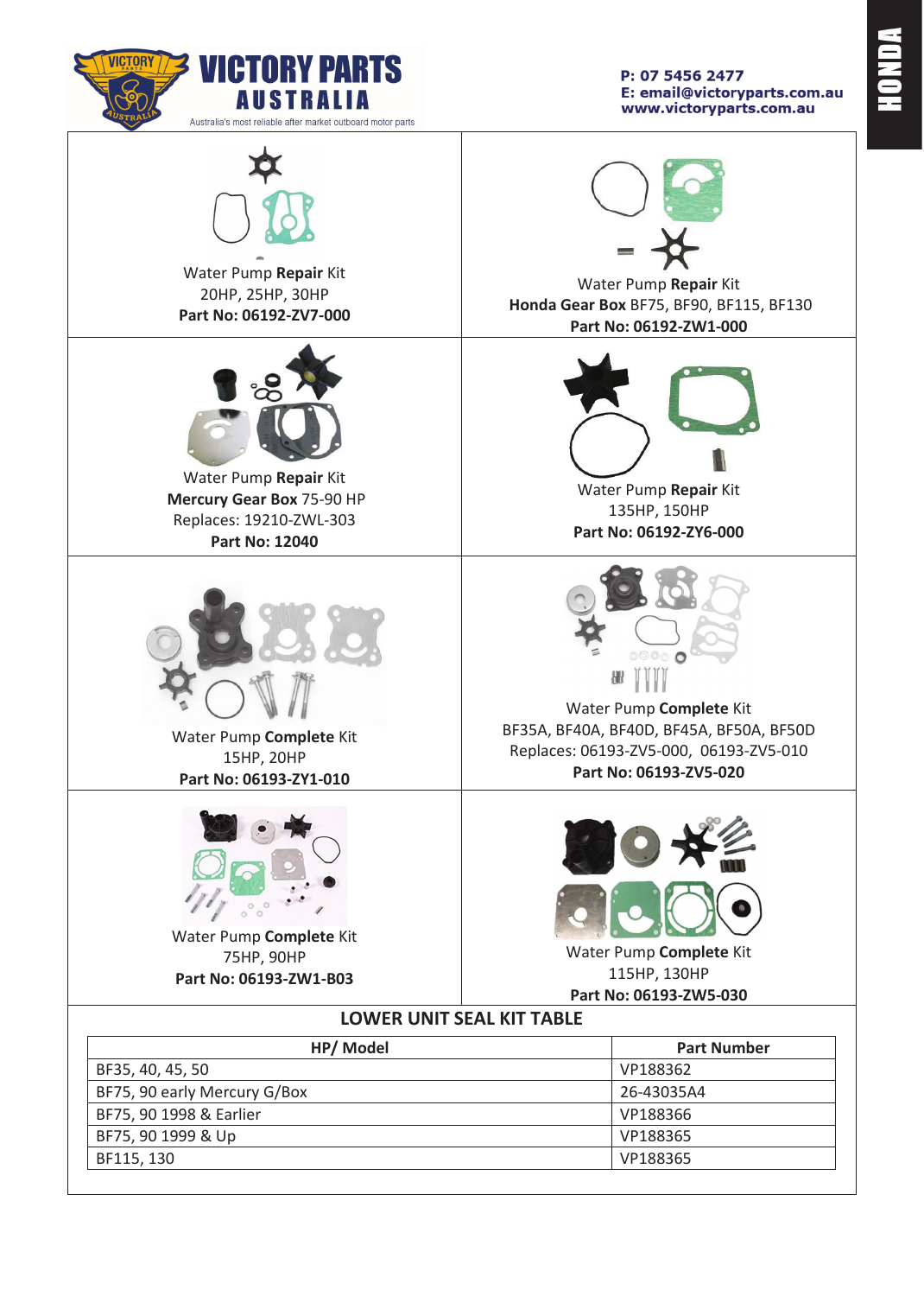

| <b>4-STROKE OIL FILTER APPLICATIONS</b>                |                |                            |  |
|--------------------------------------------------------|----------------|----------------------------|--|
| <b>HP</b>                                              | <b>BRAND</b>   | <b>PART NUMBER</b>         |  |
| 9.9-50HP                                               | <b>TOHATSU</b> | 3R0-07615-0                |  |
| Up to 70 HP                                            | YAMAHA         | 15400-PFB-004/5GH-13440-60 |  |
| 80-115 HP                                              | YAMAHA         | 5GH-13440-00/70            |  |
| 150A, 150B, 200A, 200C, 200F, 200G,                    |                |                            |  |
| 225A, 250A, 250B                                       | YAMAHA         | 69J-13440-00               |  |
| 2002 - CURRENT (CHECK MODEL)                           |                |                            |  |
| 200D, 225D, 225F, 250C, 250D, 300A,                    |                |                            |  |
| 300B, 350A                                             | YAMAHA         | N26-13440-00               |  |
| 2008- CURRENT (CHECK MODEL)                            |                |                            |  |
|                                                        |                |                            |  |
| Up to 75 HP                                            | <b>HONDA</b>   | 15400-PFB-004/5GH-13440-60 |  |
| 75-250 HP                                              | <b>HONDA</b>   | 5GH-13440-00/70            |  |
|                                                        |                |                            |  |
| UP TO 60 HP GEN 5GH-13440-60                           | MERC/YAMAHA    | 15400-PFB-004/5GH-13440-60 |  |
| 75-115 HP<br>GEN 5GH-13440-70                          | MERC/YAMAHA    | 5GH-13440-00/70            |  |
| 75-150HP EFI 1B366823 - UP                             | <b>MERCURY</b> | 35-877761                  |  |
| 75-115HP EFI 2B080987 & UP A/M                         | <b>MERCURY</b> | 5GH-13440-00/70            |  |
| 75-115HP EFI 2B080987 & UP GEN                         | <b>MERCURY</b> | 35-8M0065103               |  |
| 135-200 HP VERADO 4 CYL                                | <b>MERCURY</b> | 35-877767                  |  |
| 225-300 HP VERADO 6 CYL                                | <b>MERCURY</b> | 35-877769                  |  |
| 150-300 HP                                             | MERC/YAMAHA    | 69J-13440-00               |  |
|                                                        |                |                            |  |
| 25-70HP GENUINE                                        | <b>SUZUKI</b>  | 16510-87J00                |  |
| 25-140HP AFTERMARKET                                   | <b>SUZUKI</b>  | 16510-92J00                |  |
| 70-140HP AFTERMARKET VERTICALLY                        |                |                            |  |
| <b>MOUNTED</b>                                         | <b>SUZUKI</b>  | 16510-61A31                |  |
| <b>LATER MODELS</b>                                    |                |                            |  |
| 150-300HP                                              | <b>SUZUKI</b>  | 16510-93J00                |  |
| 15HP                                                   | <b>OMC</b>     | 434839                     |  |
| 5GH-13440-60 (UP TO 70HP) = 5GH-13440-20, 5GH-13440-50 |                |                            |  |

**5G4-13440-70 (75-115HP) = 5GH-13440-00, 5GH-13440-10, 5GH-13440-30**